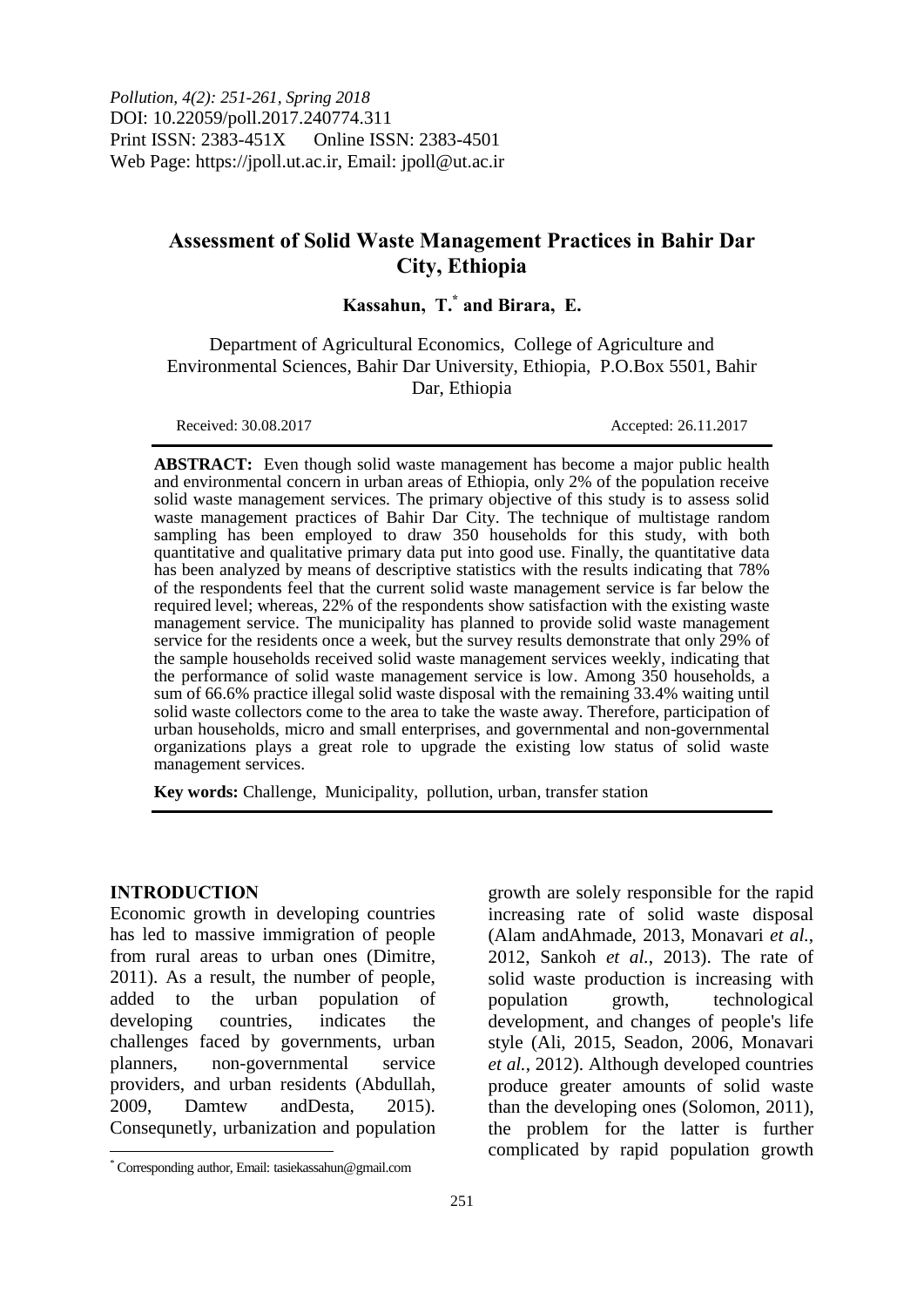and urbanization, greatly adding to the volume of waste being produced as well as the demand for waste retrieval service in municipal areas [\(Pradhan, 2009,](#page-10-6) [Rezaei](#page-10-7) *et al.*[, 2010\)](#page-10-7). This implies that the problem of solid waste management in developing countries is more acute than the developed ones [\(Zerbock, 2003\)](#page-10-8). To solve the problem, most municipalities in developing countries spend 20–50% of their budget on solid waste management, though it covers only less than 50% of the total population (Henry *et al.*[, 2006,](#page-10-9) [Memon, 2010\)](#page-10-10).

In developing countries, improper handling and disposal of solid wastes contribute to high levels of mortality and morbidity [\(Medina, 2002\)](#page-10-11). In addition, improper municipal solid waste disposal and management causes all types of pollution, i.e., air, soil, and water pollution [\(Alam](#page-9-1)  [andAhmade, 2013,](#page-9-1) [Rezaei](#page-10-7) *et al.*, 2010, [Xiao](#page-10-12) *et al.*[, 2007\)](#page-10-12), indicating that human health and ecosystem service is threatened by improper solid waste management [\(Pradhan,](#page-10-6)  [2009,](#page-10-6) Rezaei *et al.*[, 2010,](#page-10-7) [Giusti, 2009\)](#page-10-13). Even though the overall goal of urban solid waste management is to collect, treat, and dispose solid waste, produced by all urban dwellers, 30-60% of all urban solid wastes are uncollected, and less than 50% of the population is served [\(Monyoncho, 2013\)](#page-10-14). As a result, inefficient municipal solid waste management system increases disease transmission, contaminates ground and surface water, causes greenhouse gas emission, damages the ecosystem, and demotes tourism along with other business activities [\(Alam andAhmade, 2013,](#page-9-1) [Ejaz](#page-10-15) *et al.*[, 2010,](#page-10-15) [Chinasho, 2015,](#page-9-3) [Thanh](#page-10-16) *et al.*, [2011,](#page-10-16) [Giusti, 2009\)](#page-10-13).

Municipal solid waste management has thus become a major concern for many developing nations [\(Bartone, 2000,](#page-9-4) [Noori](#page-10-17) *et al.*[, 2010\)](#page-10-17). Accordingly, solid waste management is becoming a major public health and environmental concern in urban areas of Ethiopia with only 2% of the

population receiving solid waste collection services [\(Kassa, 2010\)](#page-10-18).

Bahir Dar is one of the highly expanding and rapidly growing cities of Ethiopia [\(UNEP, 2010a,](#page-10-19) [Chinasho, 2015\)](#page-9-3). With the current annual population growth rate of 6.6% continuing, the city population will double in 11 years [\(Christian](#page-9-5) *et al.*, 2014, [Fenta, 2017,](#page-10-20) [UNEP, 2010b\)](#page-10-21). Therefore, the need for adequate solid waste management is unquestionable (Mekete *et al.*[, 2009\)](#page-10-22). According to [UNEP \(2010a\)](#page-10-19), one of the challenges that Ethiopian towns such as Bahir Dar face, is the problem of sanitation, in general, and solid waste management in particular. As much as 98.8 tons of solid waste is daily produced in the city of Bahir Dar; however, the city municipality collects and disposes only 58% of this amount [\(Fikreyesus, 2011\)](#page-10-23). This implies that small proportions of the urban dwellers are served and large quantity of solid waste is left uncollected, from which, we can conclude that the problem of solid waste management cannot be solved only by mere efforts of municipal government. Hence, this issue needs research and development to figure out the possible challenges of the municipality for providing better solid waste management service and to understand urban households' practices of solid waste disposal as well as the current solid waste management systems of the city. But there are almost no studies to address such issues. As a result, the present study attemptrs to assess solid waste management practices of Bahir Dar City, particularly aiming at assessing current solid waste management systems of Bahir Dar city, households' solid waste disposal practices, and challenges of Bahir Dar's municipal solid waste management.

## **MATERIAL AND METHODS**

The city of Bahir Dar is located in the north western part of Ethiopia, being the capital city of Amhara Province [\(UNEP, 2010a\)](#page-10-19). Bahir Dar is located at 11°36" North latitudes and 37°23" East longitudes [\(Kassie,](#page-10-24)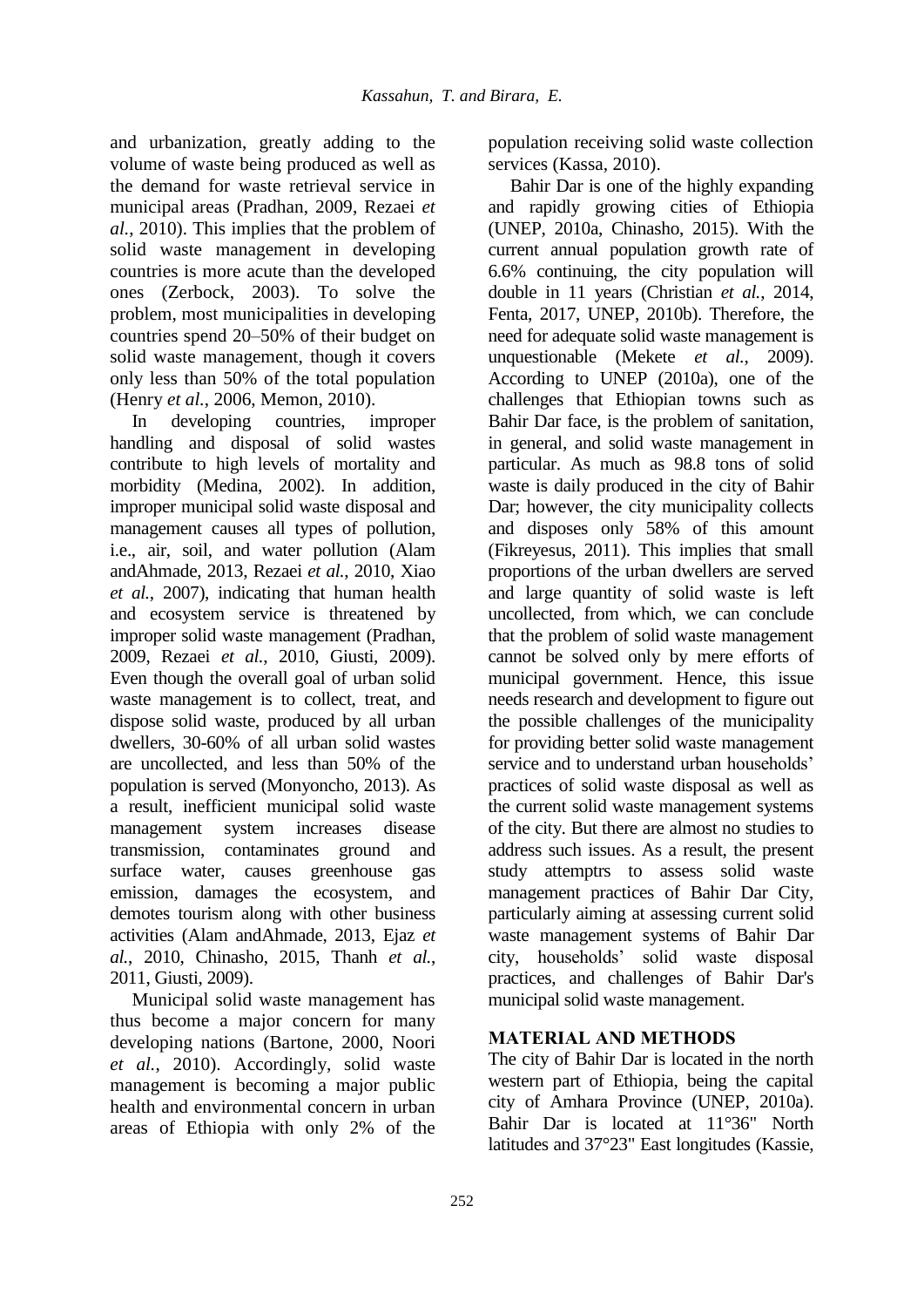[2016\)](#page-10-24). Literally, Bahir Dar means a town situated on or very close to the shore of Lake Tana and Blue Nile [\(Fenta, 2017\)](#page-10-20). It has a total population of 220,344 in 2007 [\(CSA,](#page-9-6)  [2007\)](#page-9-6), estimated to be 297,749 in 2014. Today, sewage discharge into Lake Tana has become a serious and highly visible problem [\(UNEP, 2010a\)](#page-10-19). At the same time, Bahir Dar is converting more and more land into streets, parking lots, and hotels which increases the amount of solid and liquid wastes disposed to the environment. Wastes from the household, commercial and

industrial activities, construction leftovers, and agriculture are the main types of wastes produced in the city. Household waste represents 53% of total municipal solid waste produced [\(Kassie, 2016\)](#page-10-24). Even though waste management and disposal service problems of Bahir Dar have been priorotized, next to housing and flood/drainage problems, 30% to 40% of the waste is still disposed in open places or wetlands, around fences, along streets, in channels, and at the peripheries of water bodies [\(Kassie, 2016,](#page-10-24) [Fikreyesus,](#page-10-23)  [2011\)](#page-10-23).





**Fig. 1. Map of the study area**

Multi-stage random sampling technique was employed to address the objective of this study. In the first step, Bahir Dar was selected, thanks to three major reasons: 1) no background information about households' solid waste disposal practices, 2) current solid waste management system and its challenges, and 3) the exacerbation of the problems, related to solid waste disposal in the city, and a high rate of immigration from rural areas to all directions, which intensifies the pressure for effective waste management in order to avoid outbreaks of diseases. In the second stage, 17 kebeles' of Bahir Dar got

253

stratified, based on their geographical locations, i.e., inner (Kebele close to the center of the city), middle (kebele located in middle distance from the city center), and periphery (kebele located far from center of the city). In the third step, a total of three kebeles (one from each stratum) were chosen, while in the fourth, 350 randomlyselected urban households were allocated to the sample kebeles, using probability proportional to sample size. Finally, systematic random sampling was applied to draw sample respondents from each stratum.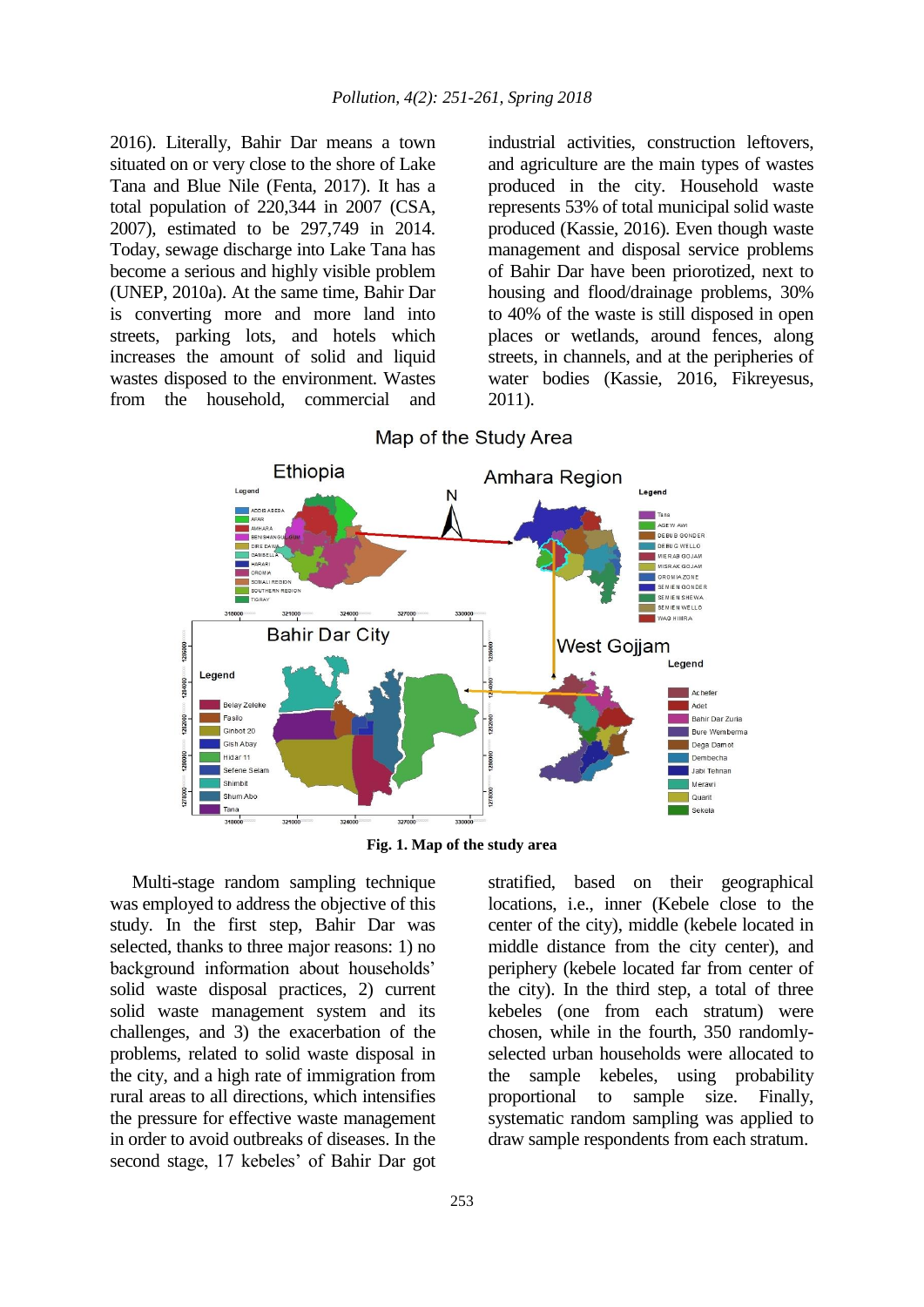| <b>Stratum</b> | <b>Sample</b><br>kebele | Total number of households in each sample<br>kebele | Number of sample<br>households |  |  |
|----------------|-------------------------|-----------------------------------------------------|--------------------------------|--|--|
| Inner          | 04                      | 1904                                                | 124                            |  |  |
| Middle         |                         | 1910                                                | 125                            |  |  |
| Periphery      |                         | 1539                                                | 101                            |  |  |
| Total          | 32                      | 5353                                                | 350                            |  |  |

**Table 1. Sample respondents, selected from sample kebeles, based on the proportion of total households**

The study utilized both quantitative and qualitative primary data. Household surveys (face-to-face interviews), key informant interviews, focus group discussions, and field observations were conducted to collect the required data for this study. For household surveys, well-structured questionnaires were employed which had both open and close-ended questions. Head departments, staff members from the city municipality, and micro and small enterprise leaders were incorporated as a key informant interviewee to generate better information regarding solid waste management practices as well as its challenges. Focus group discussion is another method of gathering qualitative primary data. As a result, ten focus group discussions were made, each having 8-12 homogeneous members, to gather nuanced information about solid waste management system of Bahir Dar City as well as households' experience in relation to waste disposal practices. Field observations, with regard to the method of solid waste accumulation sites (open spaces, road sides, gullies, drainage channels, collection containers, etc.) were conducted too, in order to support the findings of this study. Finally, the collected data were analyzed, using descriptive statistics such as frequency, percentage, and graphs. On the other hand, qualitative data were utilized in narrative form.

### **RESULT AND DISCUSSION**

Currently, the municipality of Bahir Dar collects solid waste by employing five waste management companies, known as Micro and Small Enterprises (MSEs) as well as one private limited company, called Dream Light PLC. The micro and small enterprises have

334 employees in total (38 males and 309 females) with 36 hand carts and no truck, while in Dream Light PLC there are 13 employees in total (4 males and 9 females), equipped with 16 hand carts and 5 trucks (Table 2). The loading capacity of the trucks ranges from  $4m^3$  to  $18.5m^3$ , which on average enables the trucks to load  $10m<sup>3</sup>$  of solid wastes. In contrast, average loading capacity of hand carts is a tiny amount of  $0.5m<sup>3</sup>$  with a minimum of  $0.25m<sup>3</sup>$  and a maximum of  $1m<sup>3</sup>$ . Engaged in door to door collection of wastes once per week, they bring the gathered waste to communal solid waste accumulation sites, called transfer stations, which are found at the edge of main roads in order to make them accessible for transportation. Those transfer stations give service only to MSE workers who collect solid waste from households, institutions, and commercial areas. However, in many cases those transfer stations are not wellorganized to protect the collected waste from rain and sun, being just road side open dumps without any health and aesthetic impact considerations. The companies are paid by the municipality, based on the population and housing units they servce along with the performance of their activities. Bahir Dar municipality pays 392,500 Ethiopian Birr (ETB) per month (\$16,802.23 ) for solid waste management services, while it receives 335,000 ETB (\$14,340.75) from the residents, which covers 85.4% of the total costs of solid waste management services. All companies provide house to house solid waste collection services as well as transportation of the collected wastes to the landfills. The operational modes of primary collection include hand cart system by all MSEs and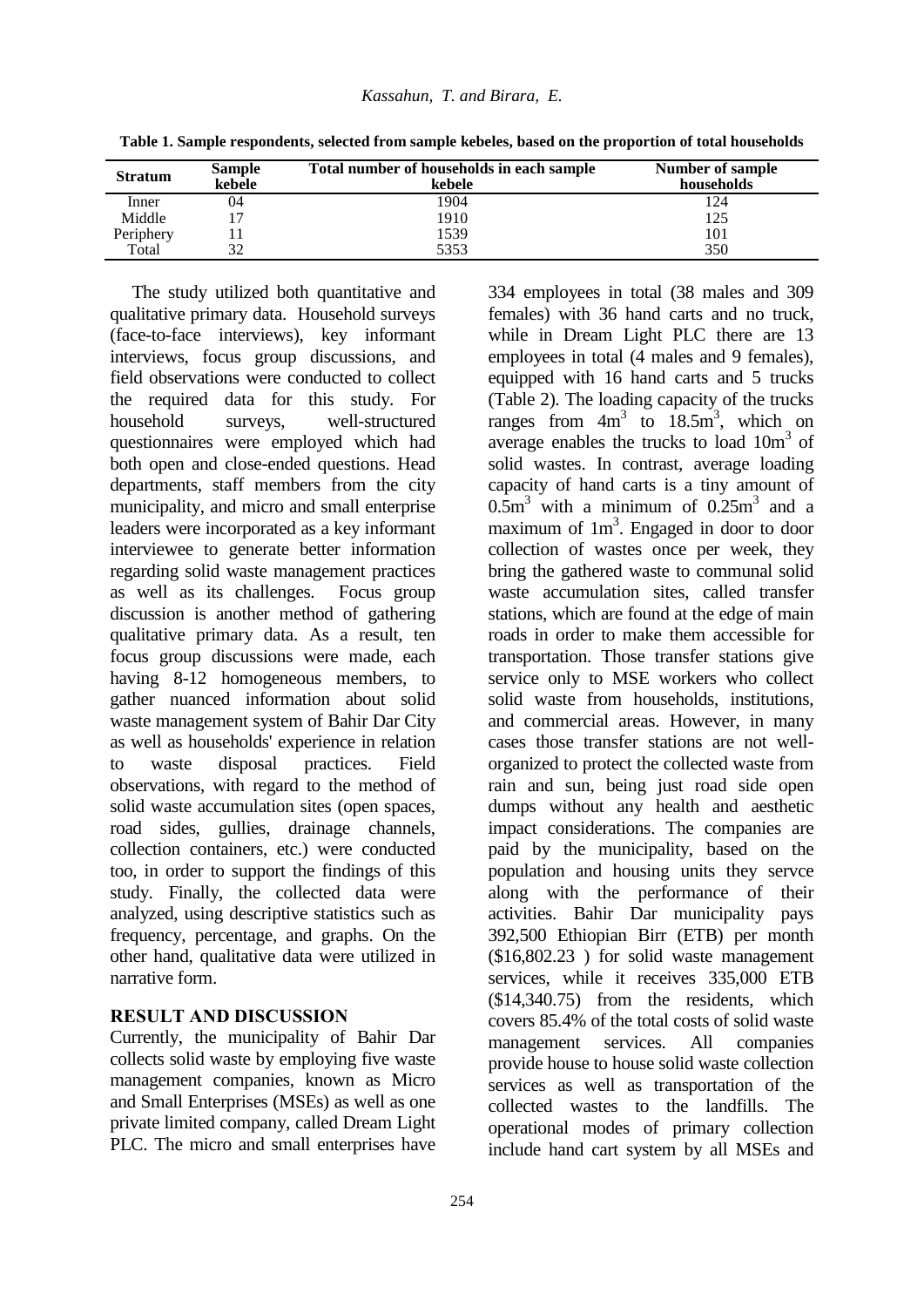Dream Light PLC, manual adult labour (own force and hired), street sweepers, and wheel barrow system. There are many problems in relation to the collection and disposal of solid wastes in the city. According to personal interviews with MSEs Leaders (one from each company), there is a one-week interval for collection of the solid wastes from the residents.

The cleanliness of the environment depends on regular collection of wastes by the municipality. The results of the present survey indicate that the respondents are not satisfied with the existing solid waste management in Bahir Dar. From all sample

households, about 273 (78%) feel the current services are far below the required level, while 77 (22%) of the respondents are satisfied with the existing waste management services. Although the municipality has planned to regularly provide services to the residents once a week, through the MSEs and Dream Light PLC, the survey results show that only 29% of the sample households received weekly solid waste management services. To add insult toinjury, 25% of sample households never received any solid waste services as long as this interview was being made (Figure 2).

**Table 2. Background information of Micro and Small Enterprises and Dream Light PLC solid waste collectors in Bahir Dar**

|             | Name of small $\alpha$                               | Year of<br>establishment | Number of staff |               |              |                                            | <b>Equipments</b> |              |
|-------------|------------------------------------------------------|--------------------------|-----------------|---------------|--------------|--------------------------------------------|-------------------|--------------|
| $N^{\circ}$ | microenterprises                                     |                          | <b>Male</b>     | <b>Female</b> | <b>Total</b> | <b>Services sites</b>                      | Hand<br>cart      | <b>Truck</b> |
|             | Dream light Plc                                      | 2002                     | $\overline{4}$  | 9             | 13           | Sefene selam,<br>Tana, Fasilo,<br>Gishabay | 16                | 5            |
| 2           | Yifestemal Oalu                                      | 2005                     | 10              | 50            | 60           | Hidar 11                                   | 7                 |              |
| 3           | Sira Lehiwote                                        | 2005                     | 8               | 39            | 47           | Shimbit                                    | 6                 |              |
| 4           | <b>Green Vision</b>                                  | 2005                     |                 |               |              | <b>Shumabo</b>                             | 3                 |              |
| 5           | Diresse, Tigiste and their<br>friend SWM Cooperative | 2005                     | 12              | 44            | 56           | Ginbote 20                                 | 3                 |              |
| 6           | Emenat, Guadie and their<br>friends cooperative      | 2005                     | 8               | 32            | 40           | <b>Belay Zeleke</b>                        | 3                 |              |
|             | Street sweeping                                      |                          |                 | 131           | 131          | <b>Streets</b>                             | 14                |              |
|             | Total                                                |                          | 38              | 309           | 347          | 9                                          | 52                | 5            |

Source: field survey, 2017

Primary waste collection is done by the residents inside their home premises and for this they use various types of bins like baskets, empty oil drums, paper cartons, plastic bags, or simply a pit they dig in their compounds. To estimate weekly solid waste generation of a household, the study used a plastic shopping bag ('Kurtu'), familiar to almost all respondents. The results of the assessment revealed that the average solid waste, generated by a household in a week, was 1.25 Kurtu with a minimum of 0.25 'Kurtu' and a maximum of 3 'Kurtu'. Among 350 households, 328 (93.7%) had a solid waste storage receptacle, used to store solid wastes, and 22 (6.3%) did not have any.

These storage receptacles are not standardized, being made up of various inputs, but they are used for private solid waste collection services. The respondents were also asked the type of storage materials they used for waste collection. Among 328 respondents, 301 (86%) households had one storage material, while the remaining 27 (7.7%) had two and more storage materials. Majority of the households (72%) stocked up solid wastes in sacks; whereas, 16.6%, 7.5%, 2%, and 1.9% of them used plastic containers, baskets, private pits, and metallic containers as a storage material of solid waste in their houses, respectively.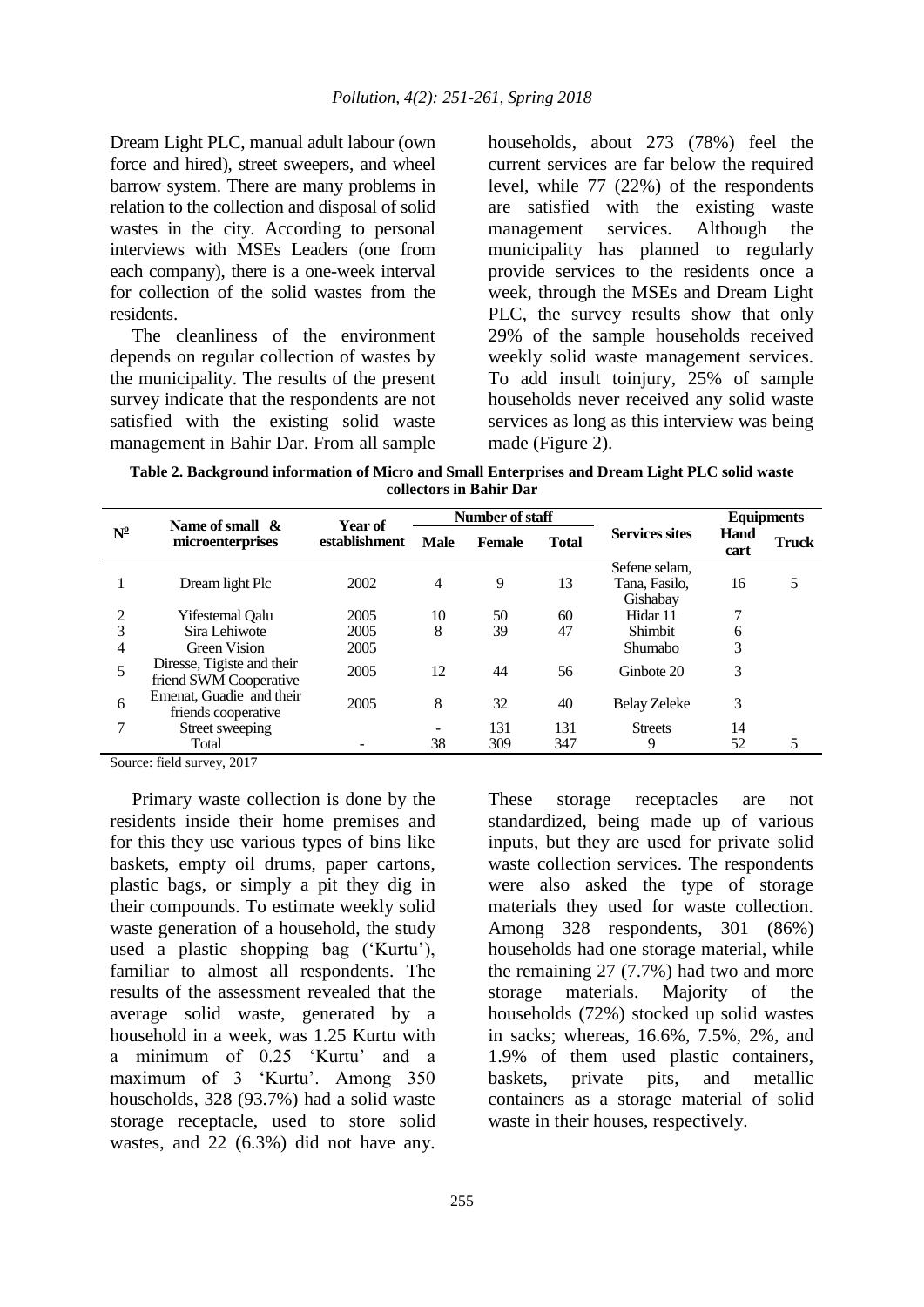

**Fig. 2. Percentage of households' solid waste management services delivered by Bahir Dar municipality; source: field survey results, 2017**

We tried to observe household's solid waste separation activities, finding out that solid wastes, capable of being sold to *Quraleos* or exchanged with *liwach*, and to some extent organic wastes were separated. Similarly, responses from sample households revealed that about 85 (24.29%) of them were separately store solid wastes, capable of being sold to *Quraleos* or exchanged with *liwach*. According to those respondents, the dominant types of such wastes included textile and old shoes (17.65%); tin and metals (29.41%); plastics (1.2%); glass, bottles, and cans (29.41%); broken electronic gadgets (16.47%), and other types of wastes (4.50%). Households' awareness about usefulness of such discarded wastes for *Quraleos* and *Liwach* together with their low income led them to separately store such wastes in order to make some money and purchase new equipments. In Bahir Dar, there is no mechanized thenology to convert solid wastes into recycled materials, but handcraft is more common in the process of converting solid wastes into recycled items for local use such as *wesfie, phermelo, zenezena, and ambassader shoe*. The information obtained from craftsmen and craftswomen indicated that the average

price of recycled materials were 21.30 ETB (\$0.91), ranging from 6ETB to 40 ETB.

Additionally, 33(13.81%) of sample households are currently separating solid wastes for compost and alternative sources of energy. Some of the solid wastes, separated by such a small number of households, include agricultural and food wastes to be used for home gardens and grass, leaf, sugarcane wastes, cattle waste, and wood scraps to be used as fuel. Out of the total sample, 265 (75.71%) households did not practice solid waste separation due to lack of spaces, incapability to afford separate bins, and lack of ready market for recyclable materials.

The report obtained from the head of SBPDD indicated that the city has around 78 km asphalt and 102 km cobblestone roads. For cleaning purpose, about 131 street sweepers are employed with contract only to cover 58 km asphalt and 35 cobblestone roads. These street sweepers are separately positioned on streets to clean the roads, using brooms. After cleaning, they use wheel barrows to collect piles of solid wastes from the streets, which they most commonly burn in gullies around the streets, load into municipality trucks if it they are nearby, or store in sacks and take to transfer stations.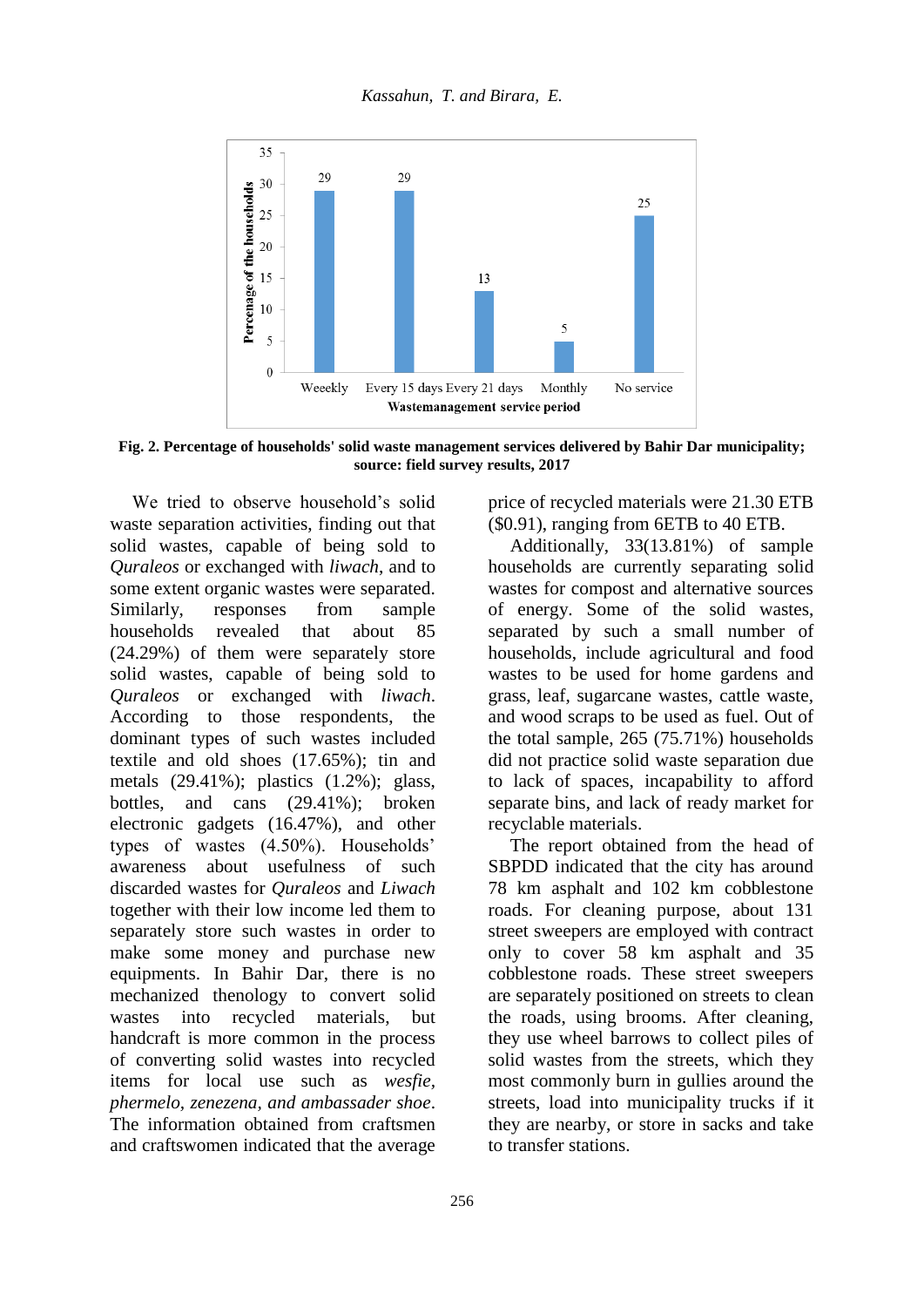Street sweeping mostly takes place around the center of the city, where the streets are very crowdede. Moreover, residents are very careless to clean their front yards and street. They simply consider it a responsibility of the municipality. For example, about 82.3% of the respondents clean their houses every day, yet annually only 14% of the households participate in cleaning campaigns of their surroundings once or twice on average. This clearly shows how communities pay little attention to their surroundings. Much of the residents of the city are only concerned to protect their homes, yet they do not care about the outside environment.

According to the interviews with the head of SBPDD as well as field observations in Bahir Dar, the functional element of collection includes not only the gathering of solid wastes and recyclable materials, but also the dispatch of these

materials into transfer stations. Only respective city authority is responsible for collecting wastes from secondary points and transferring them by motorized vehicles/trucks. After these companies collect wastes from the sources, the city municipality takes the responsibility to transport the collected wastes to the transfer station (Figure 3).

Sanitation, Beautification, and Parks Development Department (SBPDD) of municipality has set up the time schedule and fixed the vehicles for waste collection and transfer. Generally, collection vehicles such as dump trucks, normal trucks, open trucks, tipping trucks (container carriers), dislodging vacuum tankers with tractors, and power tillers with trolleys stay by the road close to the transfer station for operation. Staff workers are assigned with each vehicle to collect and dispose, though municipality does not have the required number of vehicles and staff to perform the task fully.



**Fig. 3. Solid waste transportation and disposal to Bahir Dar transfer station via trucks**

By itself, solid waste collection and transportation is not an end for solid waste management process. Proper solid waste management also requires proper disposal of the waste in an appropriate place. Safe and reliable long-term disposal of solid wastes is an important component of solid waste management. In addition to site observation, interview with the head of SBPDD revealed that there is no controlled sanitary landfill in Bahir Dar. The site is situated in and around

the city areas as low-lying open spaces, unclaimed lands, and roadsides. There is currently one open dumpsite, where all collected wastes are disposed. Established 15 years ago, it is known as Sebatamite municipal solid waste disposal site, which is in south eastern part of the city, about 6.5 kilometers away from the city center (Figure 4). With an area of 3-4 hectares, the dumping site is a common place for disposal of all types of solid wastes.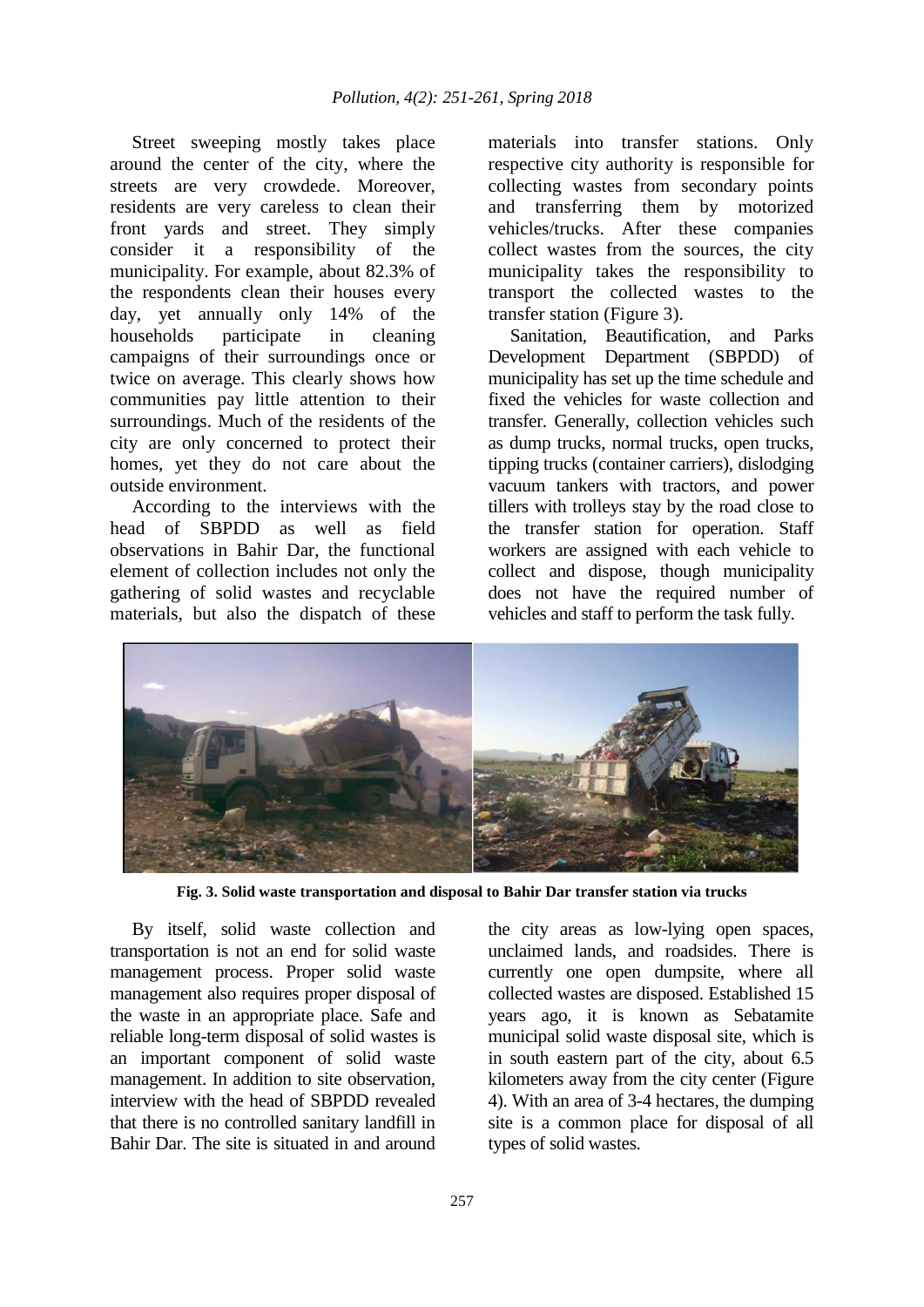The municipal solid waste is dumped on land, more or less in an uncontrolled manner. It is an open field disposal, close to rural settlements, and is not covered with soil daily, which causes nuisance and health hazards for the people living nearby. Moreover there is no leachate containment or treatment protection at the bottom by a geomembrane nor any required infrastructure. Also the site features no rainwater drain off, no odor or vector control, and no fence which can easily result in blowing of the litters as well as spreading of wastes outside the site, on the surrounding. There is no machinery (compactor or graders) to

regularly work in the disposal site. This uncontrolled burning of solid wastes releases smoke and other types of air pollution.

In the disposal site, leachate may percolate and contaminate surface and ground water as this site is not designed for leachate containment protection. The sources of ground and surface water may be contaminated by these percolated wastes. People use this type of water for different purposes like bathing, washing, drinking, and farming. Also, contaminated water is harmful for fish and aquatic lives as the amount of dissolved oxygen in the water is reduced.



**Fig. 4. Sebatamite municipal solid waste transfer station of Bahir Dar**

The house to house solid waste collection of the city is insignificant in terms of both spatial coverage and efficiency. Results from the survey show that 25% of the households never received solid waste management services provided by the municipality. As a result, the only solid waste disposal options of such households are limited to two choices: either to simply burn, bury, or dump solid wastes in their compounds or to throw away solid wastes in roadsides, open fields, nearby rivers, bridges, and gullies. The households practicing illegal waste disposal practices, do so because they are not properly served based on the plan of the municipality (i.e., once a week for residents, once a day for higher level

hotels, and once every three days for cafes and restaurants).

Hence, in order to assess the routine method of solid waste disposal practices of households and to know the destination of uncollected solid wastes, sample respondents were asked about their common disposal practices. From the total sample, 233 households (66.6%) practiced illegal solid waste disposal. The remaining 97 households (33.4%), however, waited for solid waste collectors to come to the area and take the wastes away. Results indicate that the majority of sample households (40%) of Bahir Dar disposed wastes illegally at the road sides and open fields, 19.4% of households burned their collected wastes, 8.9% burried them inside their compounds,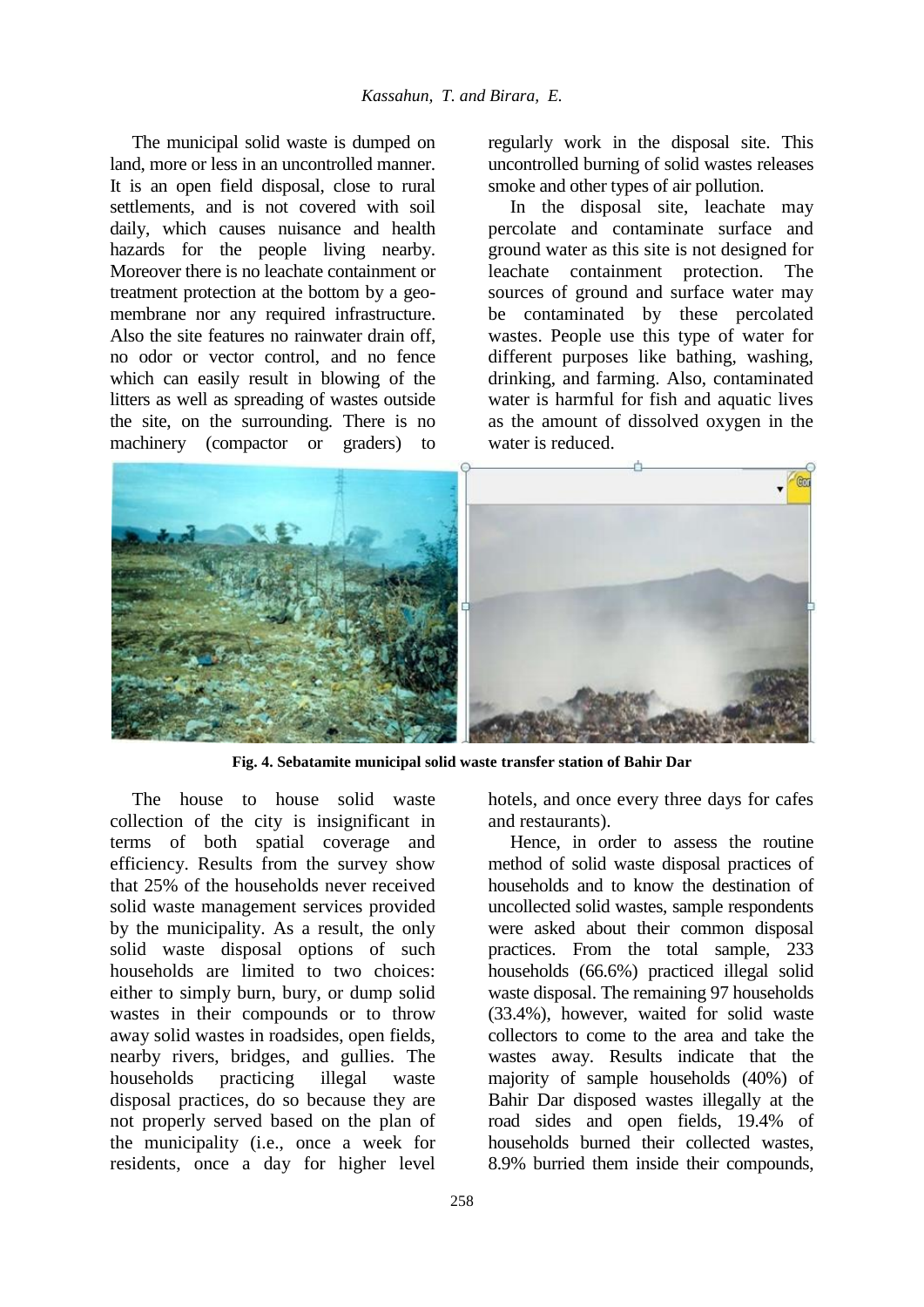5.1% disposed them in and around these compounds, 8.9% simply disposed the waste in the compounds, and the remaining 17.7% dumped them at river sides. Such practices pose high risk on the local environment. It was observed and concluded that open dumping of waste was still the most prevailing activity, practiced by the residents of Bahir Dar, increasing the probability of

environmental pollution, creating a breeding ground for insects, pests, and infectious diseases, and leading to the production of toxic gases. Therefore, it is very essential for the whole community to participate in municipal solid waste management programs of the city, highly expected to bring some changes to the existing low status of solid waste management services.



**Fig. 5. Households solid waste collection container and solid waste collectors' transfer station of Bahir Dar; Source: field survey, 2017**

Proper disposal and management of municipal solid waste is one of the challenges, faced by the municipality of Bahir Dar. To identify the main factors of inefficiencies of solid waste management services, focus group discussions were made with SBPDD staff members. The following main challenges are summarized based on these discussions' results:

- *Population growth*: With growing urban population, the municipality fails to provide solid waste management services to all urban dwellers. During the last few years, urban population has been increasing and so has the amount of the wastes, generated. Inadequate financial, technical, and personnel capacity of the municipality together with large population size worsens the problem of solid waste management service.
- *Scarcity of equipments and sites*: Almost all MSEs have few equipments

(all of which being hand carts) and they simply collect solid wastes by man power. Similarly, Dream Light PLC only has 16 carts for solid waste collection to cover 50% of the city residents, which is insufficient as well. All MSEs have 347 employees, in sum, yet total number of their carts is 52, meaning that there is only one hand cart for 7 solid-waste collection workers. Furthermore, with the exception of Dream Light PLC, managers of all other MSEs said that they did not have any proper vehicle to transfer solid wastes to ther landfill. They simply wait for the municipalitycontracted vehicle to do so, which delays waste collection and transportation activities.

 *Limited support*: Involvement of stakeholders such as Kebeles, NGOs, and small and micro enterprise offices in waste management activities is not encouraging. Especially, small and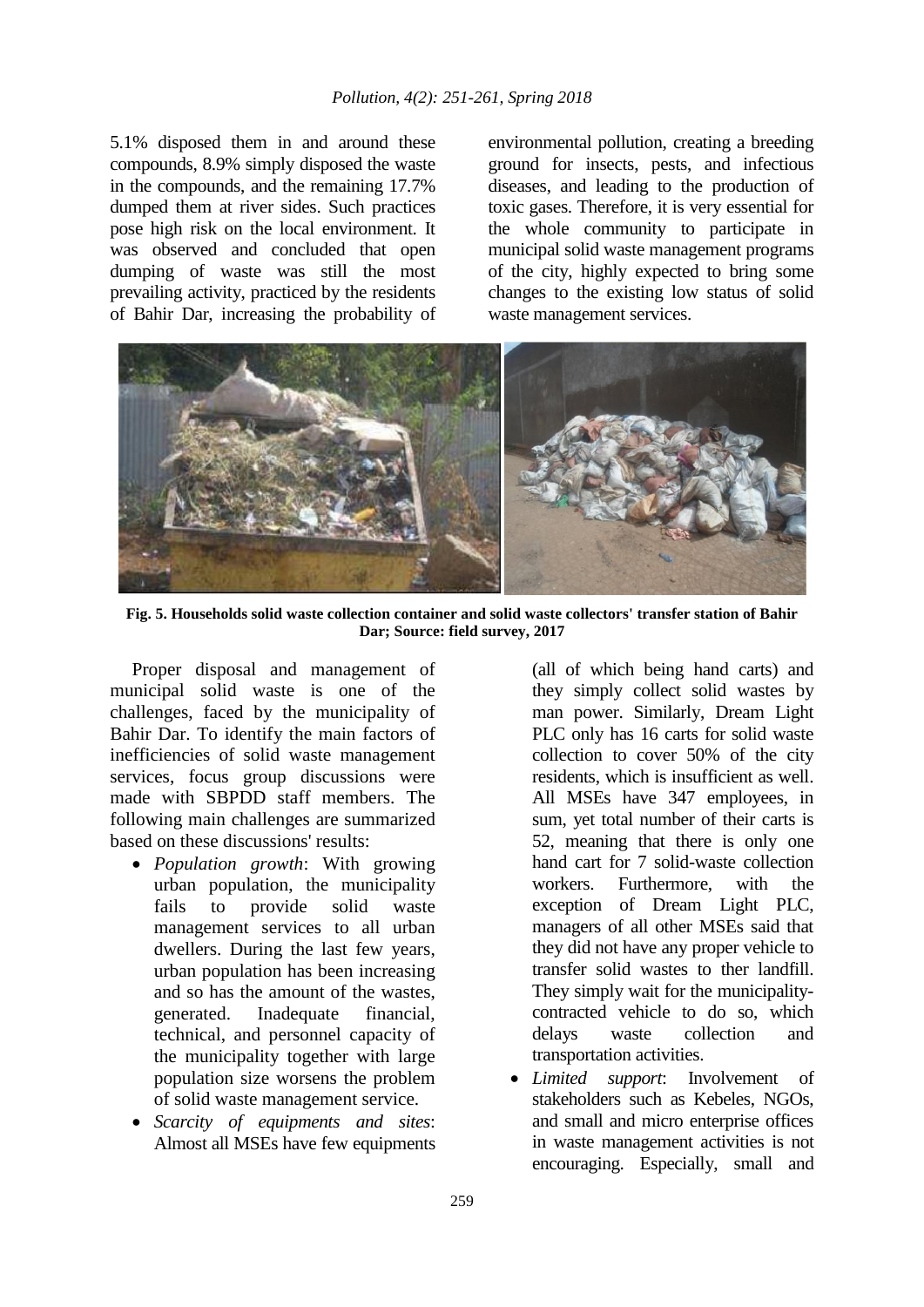micro enterprise offices of the city and financial sectors do not volunteer to provide credit for purchasing equipments and collection vehicles. Also, the municipality does not provide waste collectors with training and protective materials. In general, from the above challenges of MSEs and personal observations, it is possible to conclude that MSEs are not well organized and equipped with solid waste collection materials and technologies. As a result, the participation of MSEs is restricted to collect wastes from roadside residents. Thus, in order to solve the city's problem, MSWM, the municipality, the community, as well as governmental and non-governmental organizations should support these agents.

## **CONCLUSIONS**

Municipality of Bahir Dar collects solid wastes through five waste-management companies, known as micro and small enterprises, along with one private limited company, called Dream Light PLC; however, according to the surveys made for this research, only 22% of the respondents were satisfied with the existing waste management services. This indicates poor quality of the services, delivered by the abovementioned waste collectors. Similarly, the municipality has planned to regularly provide solid waste management services to the residents once a week through the MSEs and Dream Light PLC, while only 29% of the sample households received solid waste management services weekly. To add insult to injury, 25% of sample households never received any solid waste services. All these points indicate that there is a gap in monitoring and evaluation of waste management service-provision, on one hand, and implementation of the plan, on the other. Among 350 households, 328 (93.7%) had solid waste storage receptacles, used to

store solid wastes, wihle 22 (6.3%) did not have any. Also, 72% of them stocked up solid wastes in sacks, whereas 16.6%, 7.5%, 2%, and 1.9% of the respondents said that they used plastic containers, baskets, private pits, and metallic containers to store solid wastes in their houses, respectively. Results indicated that the majority of sample households (40%) of Bahir Dar disposed their wastes illegally on road sides and open fields, while 19.4% burned them, 8.9% burried them inside their compounds, and 5.1% threw them away in and around their compounds. Such illegal practices pose high risk to local environment; therefore, it is better to recognize actively-participating households while creating public awareness about the impacts of illegal waste disposal practices. In general, urban households, micro and small enterprises, and governmental and non-governmental organizations should work together to upgrade the existing low status of solid waste management services.

#### **REFERENCES**

<span id="page-9-0"></span>Abdullah, B. (2009). Global Urbanization: Trends, Patterns, Determinants, and Impacts.

<span id="page-9-1"></span>Alam, P. and Ahmade, K. (2013). Impact of solid waste on health and the environment. International Journal of Sustainable Development and Green Economics (IJSDGE), 2; 165-168.

<span id="page-9-2"></span>Ali, T. M. (2015). Assessment of solid Waste Management system in Khartoum locality. UOFK.

<span id="page-9-4"></span>Bartone, C. (2000). Strategies for improving municipal solid waste management Workshop on planning for sustainable and integrated solid waste management. Workshop on planning for sustainable and integrated solid waste management.

<span id="page-9-3"></span>Chinasho, A. (2015). Review on community based municipal solid waste management and its implication for climate change mitigation. American Journal of Scientific and Industrial Research, 6; 41-46.

<span id="page-9-5"></span>Christian, R. L., Ephraim, J. C. and Christian, Z. (2014). Financial sustainability in municipal solid waste management – costs and revenues in Bahir Dar, Ethiopia. Waste Management 34 34; 542–552.

<span id="page-9-6"></span>Csa (2007). Population and housing census report. Addis Ababa: Central Statistical Agency.